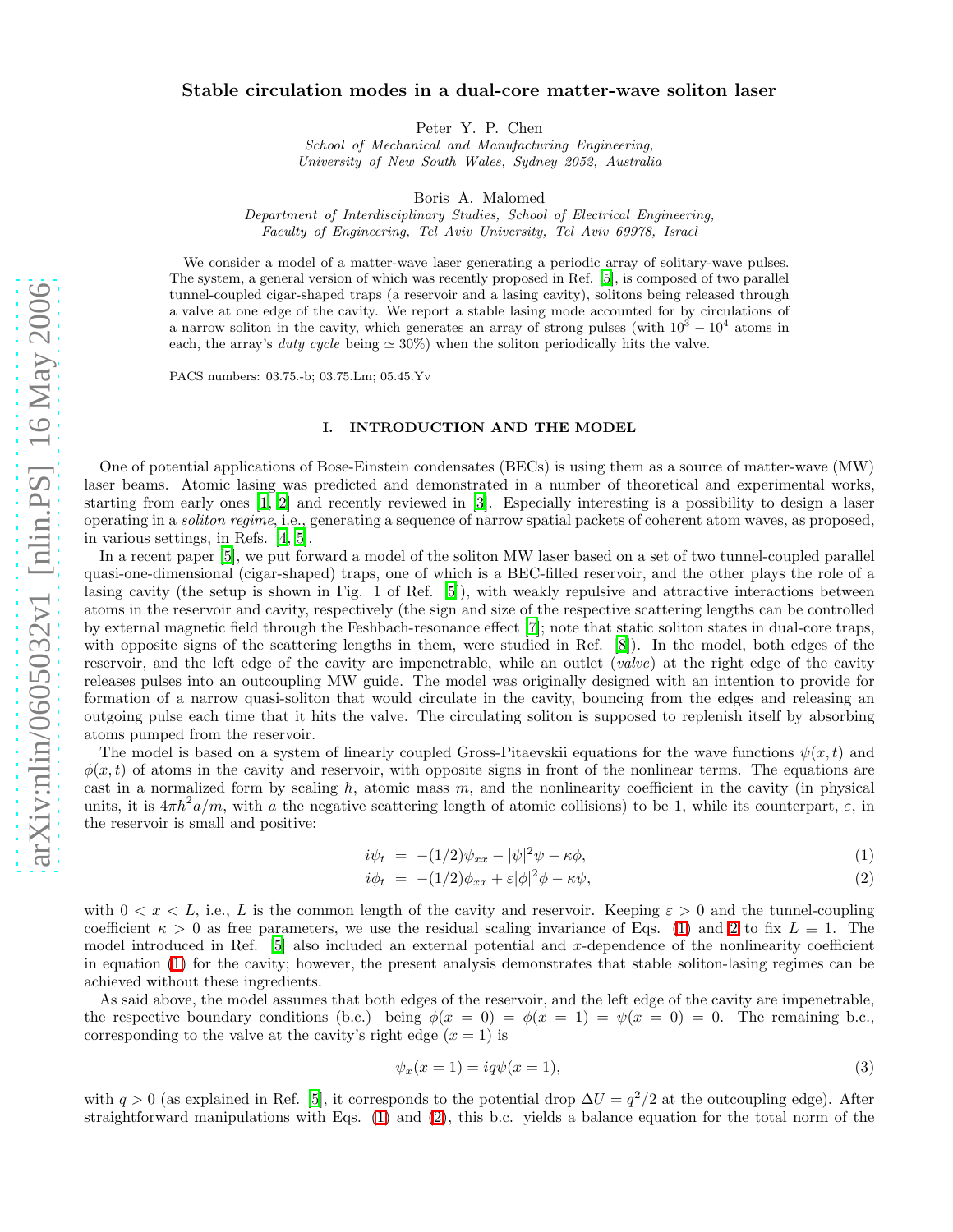wave functions  $\psi$  and  $\phi$ , which is proportional to the net number of atoms in the traps,

<span id="page-1-1"></span><span id="page-1-0"></span>
$$
N = \int_0^1 (|\psi(x)|^2 + |\phi(x)|^2) dx \equiv N_1 + N_2.
$$
 (4)

The balance equation can be cast in the following compact form:

$$
R(t) \equiv -\frac{dN}{dt} = q |\psi(x = 1, t)|^{2}.
$$
 (5)

Note that the valve gets shut in both limits of  $q = 0$  and  $q \to \infty$  [in the latter case, Eq. [\(3\)](#page-0-1) shows that  $|\psi(x = 1)|^2 \sim$  $q^{-2}$ , hence R vanishes as 1/q. Monitoring  $R(t)$  by means of Eq. [\(5\)](#page-1-0), one can characterize the lasing regime (see below). The model does not include an explicit form of the outcoupling waveguide (at  $x > 1$ ), which shapes the released pulses into solitons, as soliton formation in a uniform waveguide is a well-studied problem.

The system is controlled by five parameters:  $\varepsilon$ ,  $\kappa$ , q, and initial numbers of atoms,  $N_1^{(0)}$  and  $N_2^{(0)}$ , in the cavity and reservoir, respectively. It is, of course, difficult to exhaustively explore the corresponding parameter space, looking for physically meaningful regimes. In particular, a lasing mode based on circulation of a well-defined soliton in the cavity was found in Ref. [\[5](#page-9-0)] in some parameter region, but it was unstable: after no more than 40 circulations (usually fewer), the soliton would quickly come to a halt, getting much broader. Instead of the unstable circulation mode, a stable regime of periodic release of pulses was found in a large part of the section of the parameter space explored in Ref. [\[5](#page-9-0)]. In that regime, a broad "lump" stays put in the cavity, performing cycles of stretching and compression. When its right wing periodically reaches the outlet (valve), weak pulses are released.

The mode of periodic vibrations of the immobile lump is not a spectacular one, and, in practical terms, its drawback is that each pulse generated this way contains a small number of atoms, typically not much larger than 10 [\[5\]](#page-9-0). It would be more interesting to find a mode of stable soliton circulations in the cavity. In this paper, we demonstrate in direct simulations that exploration of a broader parameter region reveals a stable soliton-circulation mode. The existence and stability of this mode are directly explained by introducing a simplified analytically tractable version of the model, in which we apply the perturbation theory to the soliton circulating in the cavity. The number of atoms in each released pulse is  $N_{\text{pulse}} \sim 10^3 - 10^4$ , which is quite sufficient to shape the pulses into true MW solitons  $(N_{\text{pulse}})$  is larger, roughly, by a factor of 100 than in was provided by the above-mentioned pulsation mode in Ref. [\[5\]](#page-9-0)). The quality of the soliton array is characterized by its duty cycle (the ratio of the temporal width of each pulse to the duration of the cycle),  $\simeq 30\%$ , which makes it possible to avoid the unwanted effect known (in terms of telecommunications [\[6\]](#page-9-7)) as inter-symbol interference (conspicuous overlap between pulses through their extended tails); in the regime investigated in Ref. [\[5\]](#page-9-0), the duty cycle was  $\simeq 50\%$ .

The rest of the paper is organized as follows. In Section II, we display generic examples of two different stable intracavity-circulation regimes, periodic and quasi-periodic ones, found in direct simulations of Eqs. [\(1\)](#page-0-0), [\(1\)](#page-0-0), which provide for the MW lasing in the soliton format (we also display an example of another generic regime possible in the system, viz., persistent irregular circulations). In Section III, we summarize results of the systematic analysis in the form of stability charts for the periodic and quasi-periodic circulation modes in a relevant parameter space, and present dependences of essential characteristics of the modes on parameters of the system. The simplified version of the model and its analytical perturbative solutions, that demonstrates the existence of the stable-circulation regime, are presented in Section IV. The paper is concluded by Section V, where, in particular, we give estimates for physical characteristics of the proposed pulsed MW laser.

## II. STABLE CIRCULATION MODES

Numerical simulations of Eqs. [\(1\)](#page-0-0) and [\(2\)](#page-0-0) were performed by means of a finite-element pseudospectral method. In most cases, initial configurations were built (following Ref. [\[5\]](#page-9-0)) as stationary solutions to the same equations, but with b.c. [\(3\)](#page-0-1) replaced by  $\psi(x=1)=0$ .

Exploring the parameter space of the model in a more systematic way than in Ref. [\[5\]](#page-9-0), we were able to find three distinct types of regimes featuring *persistent circulations* of a narrow soliton in the cavity and, accordingly, the MW lasing in the pulsed format. The first type is persistent in the sense that the soliton keeps to circulate as long as the depletion of the reservoir does not become conspicuous, but the circulations are irregular (quasi-random). An example of this regime is shown in Fig. [1,](#page-2-0) in terms of the evolution of the density profile in the cavity,  $|\psi(x,t)|^2$ , and the corresponding release rate,  $R(t)$ . We do not report more details about this mode, as it seems unusable for applications.

More promising are two other varieties of the circulation mode, one periodic and another one quasi-periodic. Typical examples of spatiotemporal patterns specific to these modes are displayed in Figs. [2](#page-2-1) and [3,](#page-3-0) by means of both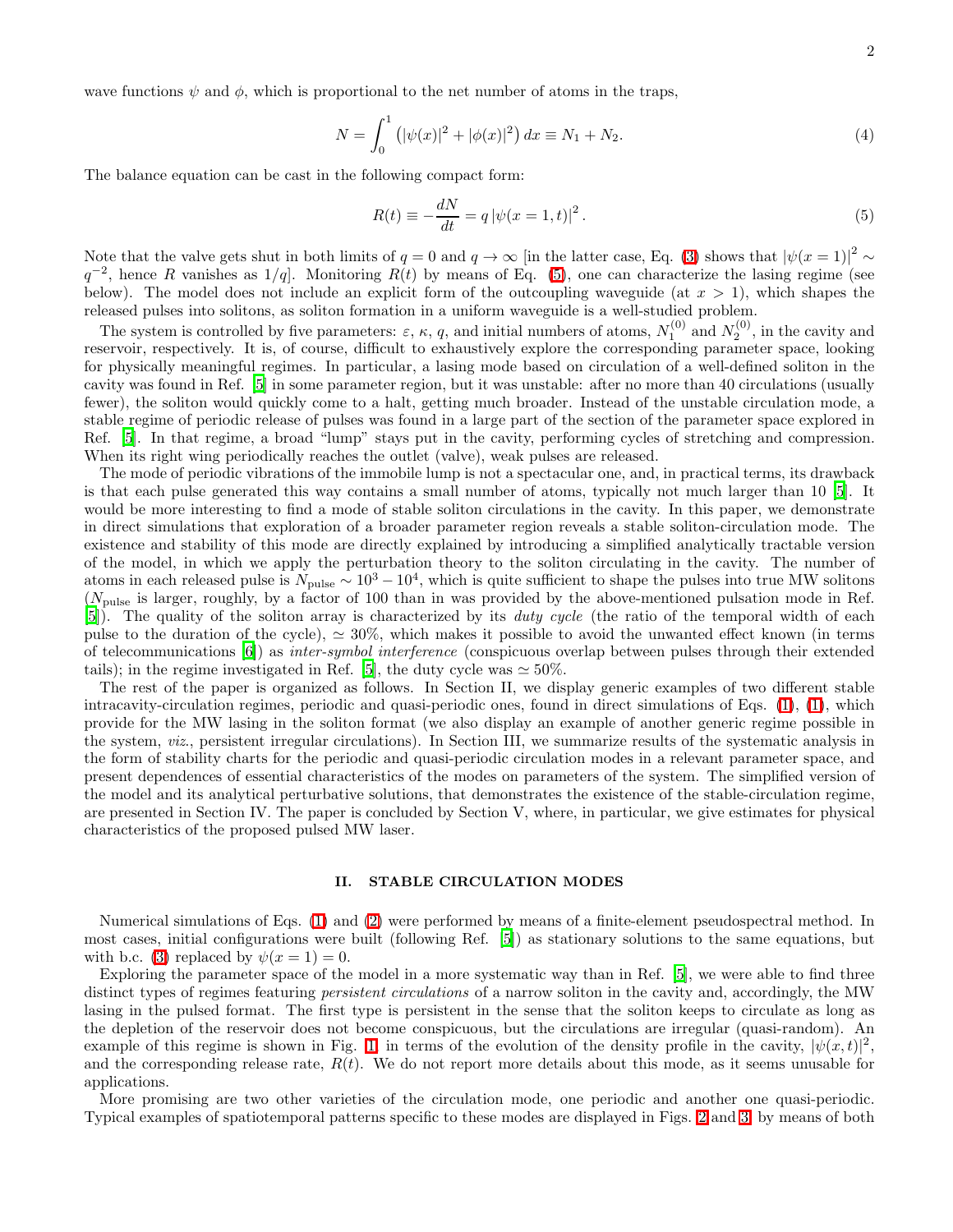

<span id="page-2-0"></span>FIG. 1: A typical example of the spatiotemporal density distribution in the cavity,  $|\psi(x,t)|^2$  (a), and the corresponding release rate, defined by Eq. [\(5\)](#page-1-0), as a function of time (b), in the case of persistent irregular circulations of the intra-cavity soliton circulations. Parameters are  $\kappa = 0.8$ ,  $\varepsilon = 0.0025$ ,  $q = 32.5$ , and initial values of the norm of the wave function in the cavity and reservoir are  $N_1^{(0)} = 0$  and  $N_2^{(0)} = 1000$ .



<span id="page-2-1"></span>FIG. 2: Generic examples of the spatiotemporal density distribution in the cavity,  $|\psi(x,t)|^2$ , in regimes of periodic (a) and quasiperiodic (b) intra-cavity soliton circulations, for  $N_1^{(0)} = 10$ ,  $N_2^{(0)} = 1000$ ,  $\kappa = 0.8$ ,  $\varepsilon = 0.002$ , and (a)  $q = 12.5$ , (b)  $q = 21.0.$ 

spatiotemporal profiles of  $|\psi(x,t)|^2$  and respective contour plots. The corresponding temporal patterns of  $R(t)$ , which determine the profile of the soliton streams released from the cavity (the same way as the temporal shape of an input optical signal coupled into a nonlinear fiber determines the form of the soliton array created in it [\[6](#page-9-7)]), are displayed in Fig. [4.](#page-3-1) It is seen that both modes, periodic and quasi-periodic ones, readily establish themselves after a transient (this self-establishment was adopted as a criterion of the mode's stability). In the former case, the soliton circulates in the central part of the cavity, while in the quasi-periodic mode it sweeps the entire domain and strongly hits the valve, in an almost periodic fashion; for this reason, the amplitude of the generated pulses in essentially higher in the latter case. Another notable difference of the quasi-periodic regime from its periodic counterpart is period doubling obvious in Fig. [3\(](#page-3-0)b), due to which each cycle of the quasi-periodic oscillations is composed of a narrow tall pulse to which a small hump is attached.

An additional relevant characteristic of the periodic and quasi-periodic regimes is given in terms of the time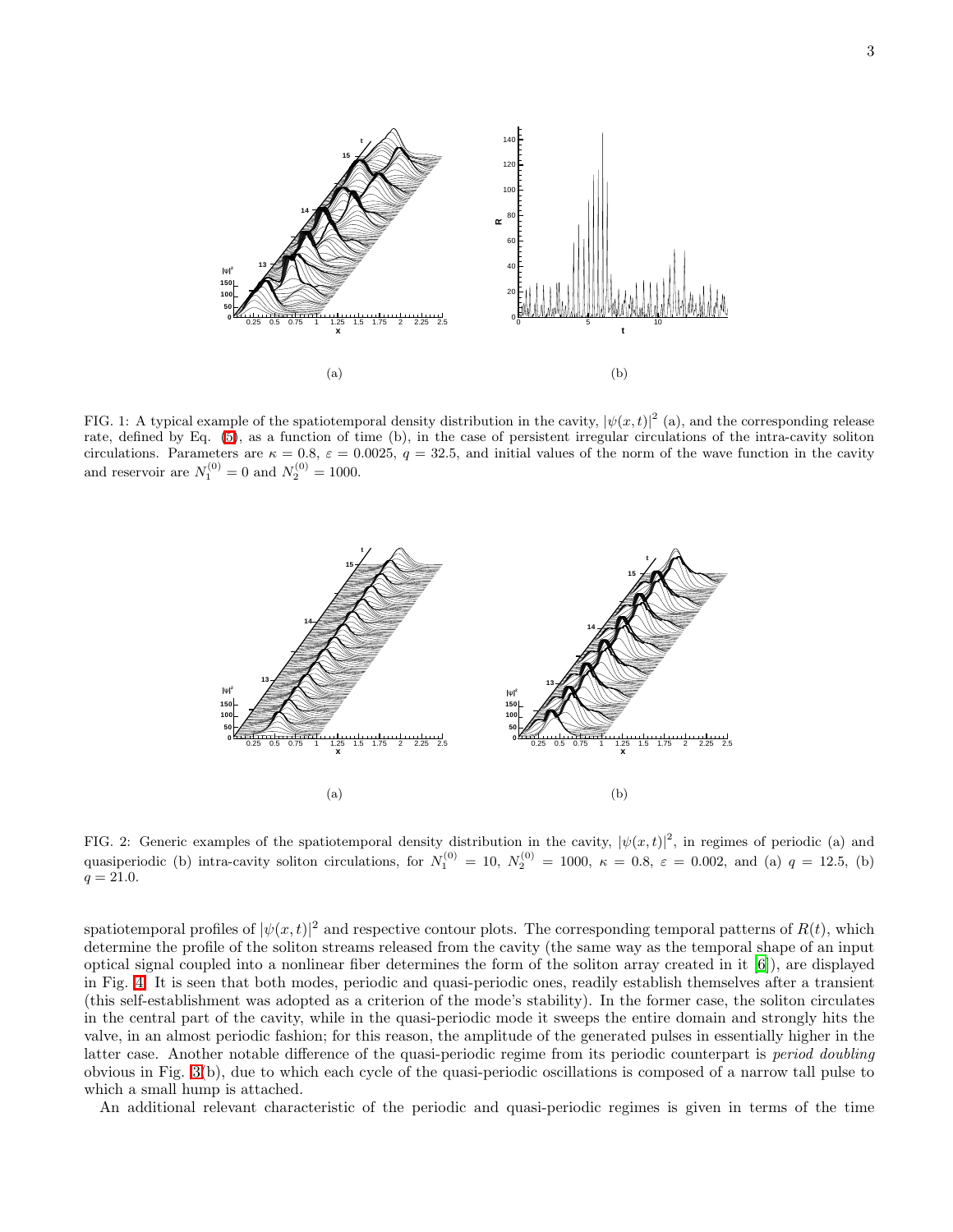

<span id="page-3-0"></span>FIG. 3: The same as in Fig. [2,](#page-2-1) shown by means of contour plots for the spatiotemporal field of  $|\psi(x,t)|^2$ .



<span id="page-3-1"></span>FIG. 4: The release rate  $R$ , defined as per Eq.  $(5)$ , vs. time, in the same cases as in Figs. [2](#page-2-1) and [3.](#page-3-0) Insets in each panel show the shape of individual pulses in the established regime, with the continuous lines being a guide to the eye. The *duty cycle* of the (quasi-) periodic pulse arrays, defined as the ratio of the full time width of the temporal pulse at its half-maximum to the full period, is  $32\%$  (a) and  $27\%$  (b).

dependence of norms  $N_1$  and  $N_2$  in the cavity and reservoir, as well as the total norm,  $N_1 + N_2$  [see Eq. [\(4\)](#page-1-1)]. For the same cases as shown in Figs. [2](#page-2-1) and [3,](#page-3-0) the dependences are displayed in Fig. [5.](#page-4-0) They clearly highlight the character of the dynamical regimes: a relatively fast matter exchange between the reservoir and cavity, and slower depletion of the total norm, which actually happens by jumps when a new pulse is released into the outcoupling MW waveguide.

All stable periodic and quasi-periodic soliton-lasing modes found at other values of parameters (see stability charts presented in the next section) are very similar to the examples displayed in Figs. [2](#page-2-1) - [5.](#page-4-0) As concerns the persistent irregular regimes, they are quite similar to the example displayed in Fig. [1\)](#page-2-0).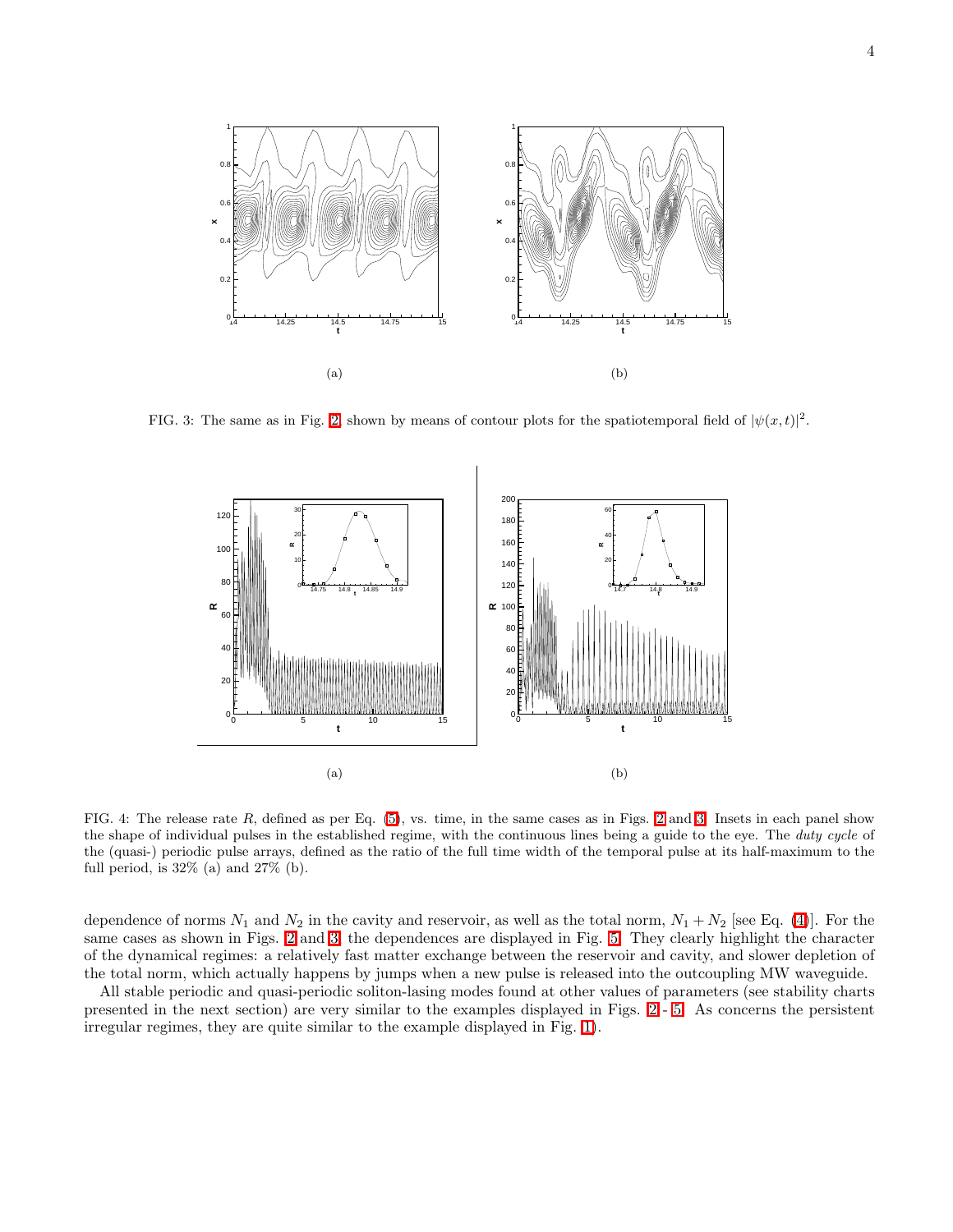

<span id="page-4-0"></span>FIG. 5: The evolution of the total norm,  $N_1 + N_2$  (rhombuses), and norms in the lasing cavity and reservoir,  $N_1$  (squares) and  $N_2$  (triangles), in the same established dynamical regimes [periodic and quasiperiodic ones, (a) and (b)] which are shown in Figs. [2](#page-2-1) and [3.](#page-3-0)

### III. STABILITY MAPS FOR THE CIRCULATION MODES.

As the model contains several parameters, it is necessary to identify those which strongly affect the stability of the lasing modes. For this purpose, we summarize results of a large number of simulations in charts displayed in Figs. [6](#page-5-0) and [7.](#page-5-1) The periodic and quasi-periodic circulation modes are stable, respectively, inside the area bounded by the continuous line, and between dashed and continuous borders. The charts displayed in these figures were obtained by varying q and  $\varepsilon$  in steps of 2 and 0.001, respectively, unless strong sensitivity to variation of the parameters dictated to use reduced steps.

Comparison of Figs. [6\(](#page-5-0)a) and [6\(](#page-5-0)b), which differ by values of the initial number of atoms in the cavity, demonstrates that the outer stability border (appertaining to the quasi-periodic regime) is relatively insensitive to this parameter, while the inner border, which separates the stability areas of the periodic and quasi-periodic regimes, is conspicuously affected by the initial conditions. The effect of variation of the strength of the linear coupling between the reservoir and cavity,  $\kappa$ , on the stability region is illustrated by comparison of Figs. [6\(](#page-5-0)b) and [7.](#page-5-1) Naturally, the decrease of  $\kappa$ entails shrinkage of the stability area, as it becomes harder for the circulating soliton to replenish itself by collecting matter pumped from the reservoir (see also the analytical model presented in Section V). In addition, the results suggest that, at smaller  $\kappa$ , the stability region shifts to higher values of q. Detailed analysis shows that the increase of q makes the release rate R smaller in this case, thus compensating the decrease of the pumping rate due to the reduction in the coupling strength.

A noteworthy peculiarity of Fig. [6](#page-5-0) is a nearly flat lower stability border, which is found at  $q = q_{\min} \approx 4$ . An explanation for this flat border is provided by the analytical model presented below.

Beneath lower borders of the stability areas in Figs. 4 and 5, no circulation regime is possible. Above the upper stability borders, persistent irregular circulations take place, similar to the example shown in Fig. [2.](#page-2-1) Outside the stability area, there is an additional border between the no-circulation and irregular-circulation regimes, which we do not display here, as it is of little relevance to applications.

Effects of the variation of control parameters on characteristics of the generated pulse arrays were investigated too. In particular, a change in  $N_2^{(0)}$  does not affect the results in any tangible way, and arrays of the outcoupling pulses are quite insensitive to the variation of  $\varepsilon$  too. On the other hand, the dependence on the valve parameter q is conspicuous, as seen in Fig. [8.](#page-6-0)

### IV. THE ANALYTICAL MODEL

A qualitative explanation to the stable regime of periodic circulation of the soliton in the cavity may be provided by the perturbation theory, which, at the zero order, assumes shuttle oscillations of a soliton in the cavity of length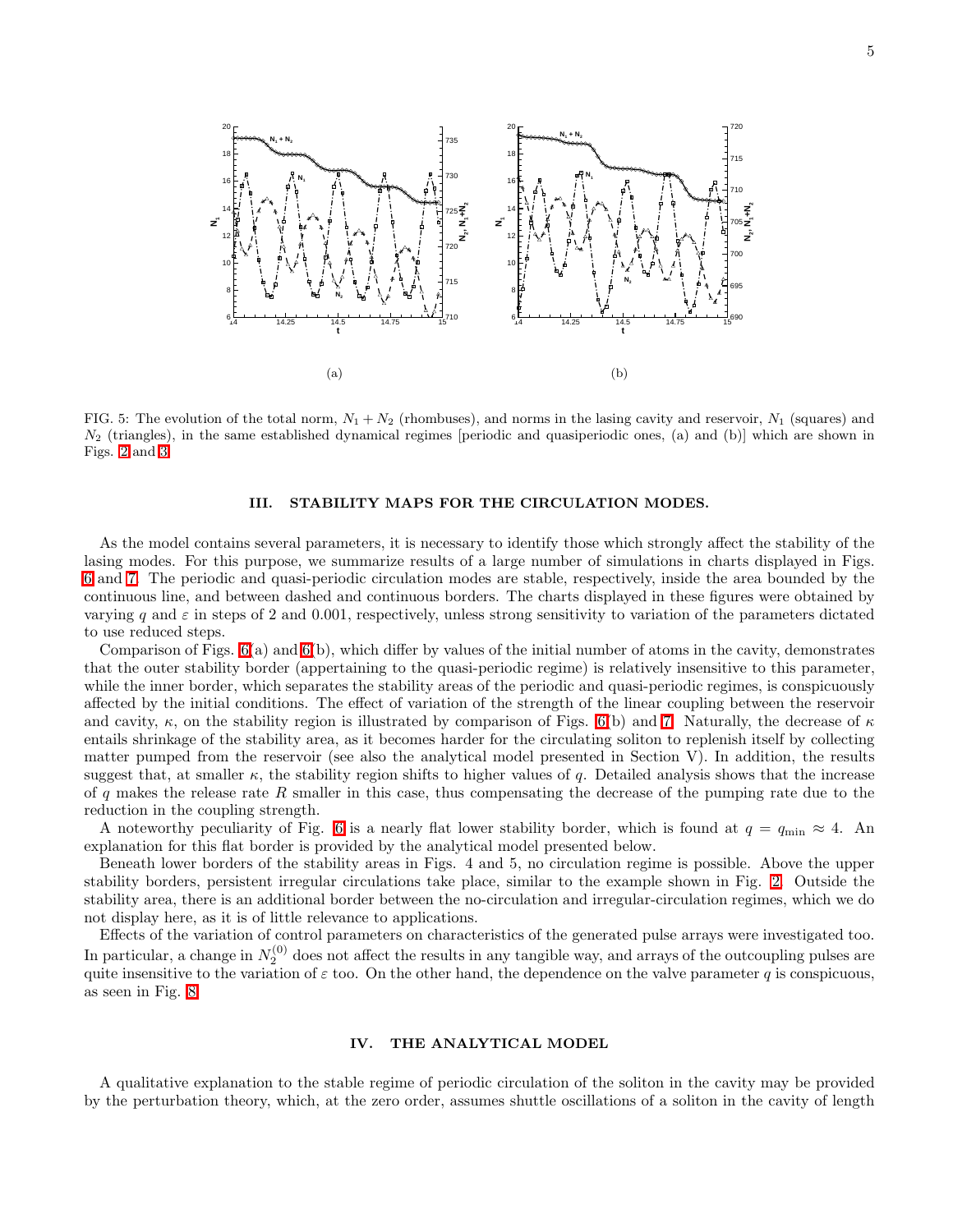

<span id="page-5-0"></span>FIG. 6: Stability borders of the periodic and quasi-periodic regimes in the parameter plane  $(\varepsilon, q)$ , for  $\kappa = 0.8$ ,  $N_2^{(0)} = 1000$ , and (a)  $N_1^{(0)} = 0$ , (b)  $N_1^{(0)} = 10$ .



<span id="page-5-1"></span>FIG. 7: The same as in Fig. 4(b), except that  $\kappa = 0.5$ .

L with zero b.c.,  $\psi(x=0) = \psi(x=L) = 0$ , with no coupling to the reservoir,  $\kappa = 0$ . The respective zero-order approximation for the soliton is

<span id="page-5-2"></span>
$$
\psi_0(x,t) = \eta \operatorname{sech}(\eta(x-\xi(t)) e^{i\upsilon x + i\Phi(x)},
$$
  
\n
$$
\frac{d\xi}{dt} = v, \frac{d\Phi}{dt} = -\frac{1}{2} (v^2 - \eta^2),
$$
\n(6)

where  $\eta$  and v are its amplitude and instantaneous velocity. In this approximation, Eq. [\(1\)](#page-0-0) conserves two dynamical invariants, *viz.*, the norm,  $N_1 = \int_0^L |\psi(x)|^2 dx$ , see Eq. [\(4\)](#page-1-1) (in this section, we do not set  $L = 1$ , to present the dependence of the results on parameters in a clearer form), and the energy (Hamiltonian),

<span id="page-5-3"></span>
$$
H_1 = \frac{1}{2} \int_0^L \left( |\psi_x|^2 - |\psi|^4 \right) dx. \tag{7}
$$

Note that, for unperturbed soliton [\(6\)](#page-5-2), the values of these invariants are

$$
(N_1)_{\text{sol}} = 2\eta, \ \ (H_1)_{\text{sol}} = \eta v^2 - \frac{1}{3}\eta^3. \tag{8}
$$

Zero b.c. imply the presence of formal mirror images of the soliton beyond the points of  $x = 0$  and  $x = L$ , i.e.,  $\psi(-x) = -\psi(x)$ , and  $\psi(x) = -\psi(2L - x)$ , respectively. As is well known, a pair of solitons with opposite signs repel each other [\[9](#page-9-8)], which explains bounces of the soliton from edges of the cavity and its shuttle motion.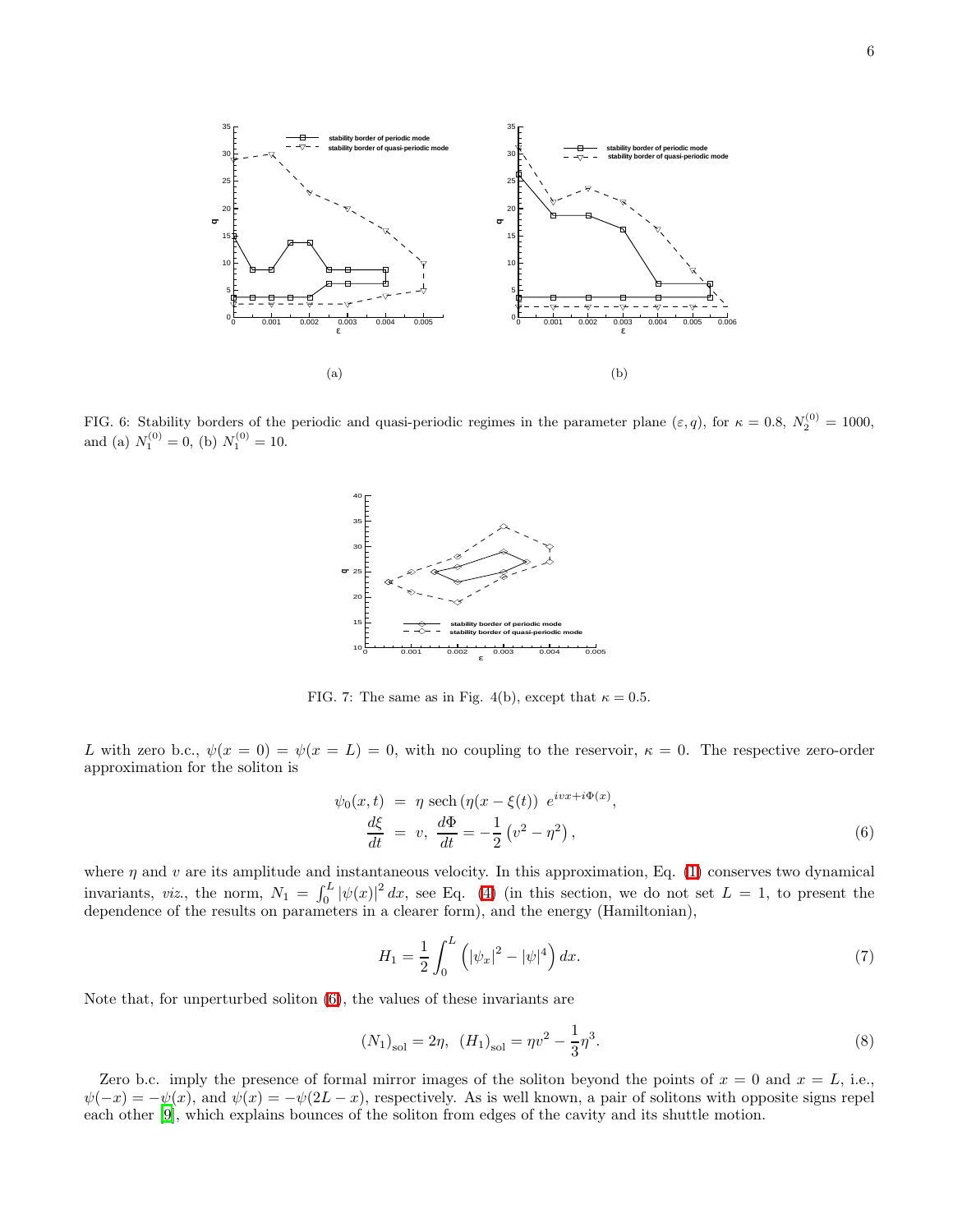

<span id="page-6-0"></span>FIG. 8: The maximum value ("amplitude") of the release rate  $R$ , and its oscillation period, versus the outcoupling coefficient q, for  $\kappa = 0.8$ ,  $\varepsilon = 0.002$ ,  $N_2^{(0)} = 1000$ , and two different values of  $N_1^{(0)}$ . Data sets for  $N_1^{(0)} = 0$  terminate at points beyond which stable circulation modes are not found.

In the first nontrivial approximation, we treat the coupling coefficient  $\kappa$  and b.c. coefficient q in Eq. [\(3\)](#page-0-1) as small parameters. To predict the possibility of stable periodic circulations of the soliton in this case, we will treat it as a quasiparticle trapped in an infinitely deep potential box, between  $x = 0$  and  $x = L$ . Then, the shuttle motion can be predicted by means of balance equations for the norm and energy [this approach was elaborated in detail for a kink (topological solitons) moving as a shuttle in models based on a perturbed sine-Gordon equation [\[9\]](#page-9-8)].

First, note that Eq.  $(5)$  makes it possible to calculate the loss of norm  $N_1$  for the soliton bouncing from the right edge  $(x=L)$ :

<span id="page-6-1"></span>
$$
(\Delta N_1)_q = -q \int_{-\infty}^{+\infty} |\psi(x = L, t)|^2 dt = -2\frac{q\eta}{v},\tag{9}
$$

where  $\psi(x=L)$  was taken as per the unperturbed soliton [\(6\)](#page-5-2). As concerns the Hamiltonian, in the absence of perturbations its conservation follows from the continuity equation relating the Hamiltonian density and current conjugate to it,

$$
\frac{\partial}{\partial t}\left[\frac{1}{2}\left(|\psi_x|^2-|\psi|^4\right)\right]=\frac{i}{4}\frac{\partial}{\partial x}\left[(\psi_x^*\psi_{xx}-\psi_x\psi_{xx}^*)+2|\psi|^2\left(\psi\psi_x^*-\psi^*\psi_x\right)\right].
$$

Integration of this equation over the domain of  $0 < x < L$  gives rise to the evolution equation for  $H_1$  similar to its counterpart [\(5\)](#page-1-0) for the norm,

$$
\frac{dH_1}{dt} = q \left[ |\psi|^4 + \frac{1}{4} \left( \psi_{xx} \psi^* + \psi_{xx}^* \psi \right) \right]. \tag{10}
$$

Substituting unperturbed soliton  $(6)$  in this relation and subsequent integration yield the net change of  $H_1$  induced by the bounce of the soliton from the valve, cf. Eq. [\(9\)](#page-6-1):

<span id="page-6-2"></span>
$$
\left(\Delta H_1\right)_q \equiv q \int_{-\infty}^{+\infty} \frac{dH_1}{dt} dt = \frac{q\eta}{v} \left(\eta^2 - v^2\right). \tag{11}
$$

The change in the norm and energy incurred by the collision of the soliton with the valve is to be compensated by matter which was pumped from the reservoir and absorbed by the soliton sweeping the cavity. Assuming, in the spirit of the perturbation theory, that the matter-wave background built up in the cavity between passages of the soliton,  $\psi_0(x)$ , has a small amplitude, and the soliton collects all the available matter, the linearization of Eq. [\(1\)](#page-0-0) yields

$$
\psi_0(x) = i\kappa \phi_0(x)\tau(x),\tag{12}
$$

where  $\tau(x)$  is the time between two passages of the soliton through a given point, and

<span id="page-6-3"></span>
$$
\phi_0(x) = \sqrt{\frac{2N_2}{L}} \sin\left(\frac{\pi x}{L}\right) \tag{13}
$$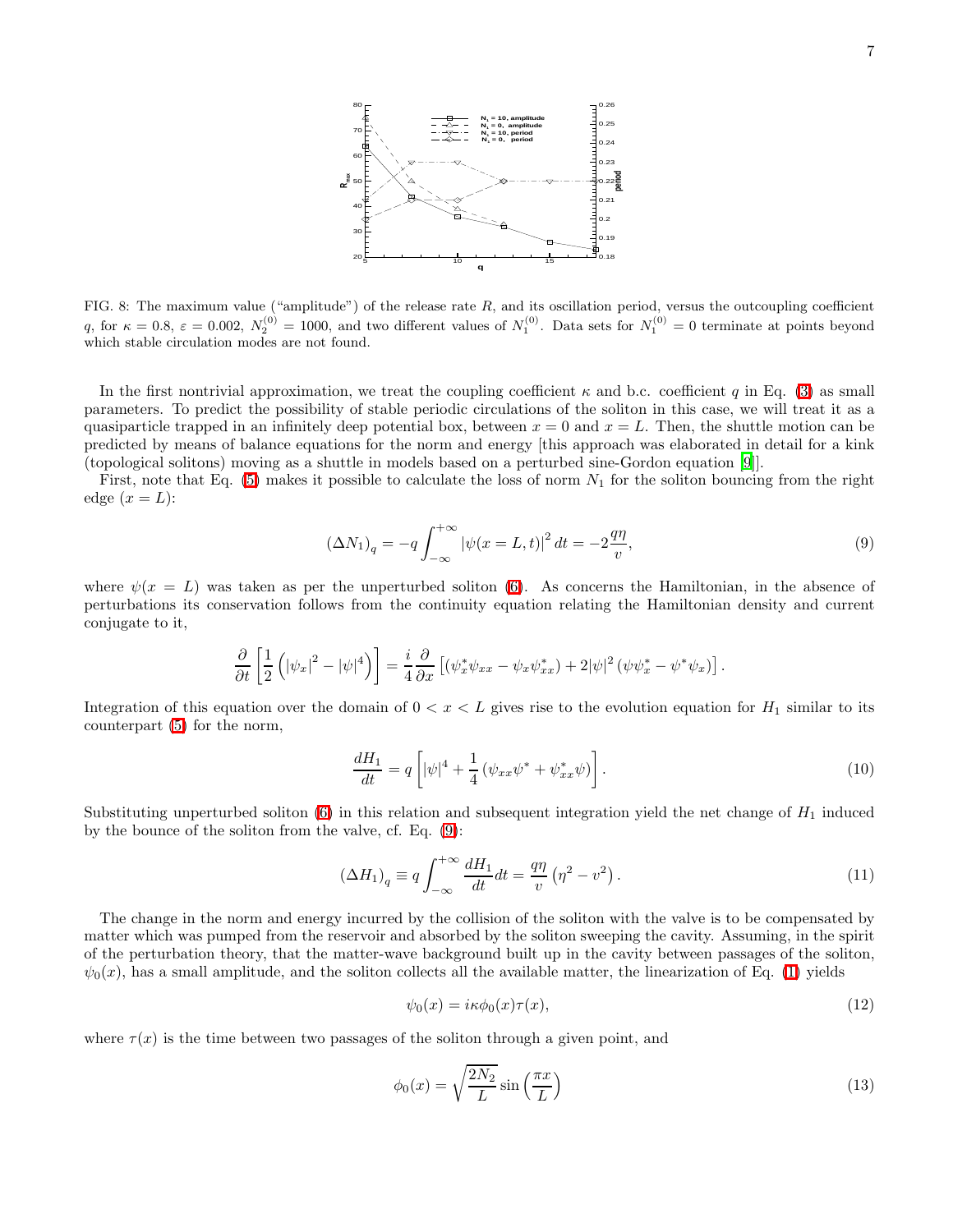is the ground-state wave function in the reservoir, with the number of atoms  $N_2$  in it; the depletion of the reservoir is neglected, which is a natural assumption in the perturbative setting. As the soliton passes each point twice in the course of the cycle of circulations, it is easy to see that  $\tau(x)$  has two branches,

$$
\tau_1 = 2x/v, \ \tau_2 = 2(L - x)/v. \tag{14}
$$

<span id="page-7-1"></span>Then, it follows from Eqs.  $(4)$ ,  $(7)$  and  $(14)$  that the norm and energy collected by the soliton within the circulation cycle are

<span id="page-7-0"></span>
$$
(\Delta N_1)_{\kappa} = (\kappa \phi_0)^2 \int_0^L \left[ \tau_1^2(x) + \tau_2^2(x) \right] dx = C_N \frac{\kappa^2 N_2 L^2}{v^2},\tag{15}
$$

$$
(\Delta H_1)_{\kappa} = -\frac{1}{2} (\kappa \phi_0)^4 \int_0^L \left[ \tau_1^4(x) + \tau_2^4(x) \right] dx = -C_H \frac{(\kappa^2 N_2)^2 L^3}{v^4},\tag{16}
$$

where  $C_N \equiv 4\left(\frac{1}{3} - \frac{1}{\pi^2}\right) \approx 0.93$  and  $C_H = \frac{24}{5} - \frac{30}{\pi^2} + \frac{189}{4\pi^4} \approx 2.25$ .

The periodic circulations are provided by obvious balance conditions,  $(\Delta N_1)_q + (\Delta N_1)_\kappa = 0$  and  $(\Delta H_1)_q + (\Delta H_1)_\kappa = 0$ 0. Using Eqs. [\(9\)](#page-6-1), [\(11\)](#page-6-2) and [\(15\)](#page-7-1), [\(16\)](#page-7-1), these conditions determine equilibrium values of the soliton's amplitude and velocity,  $\eta_0$  and  $v_0$ :

<span id="page-7-2"></span>
$$
\eta_0^2 = \frac{C_N}{2} \frac{\kappa^2 N_2 L^2}{q},\tag{17}
$$

$$
v_0 = \eta_0 - \delta v_0, \ \delta v_0 \equiv \frac{C_H}{2} \frac{\left(\kappa^2 N_2\right)^2 L^3}{q \eta^5}.
$$
\n(18)

Within the framework of the analytical model it is also possible to analyze stability of this equilibrium solution, by assuming small deviations of  $\eta$  and  $v$  from values [\(17\)](#page-7-2) and [\(18\)](#page-7-2). For the corresponding nonequilibrium solutions, Eqs. [\(9\)](#page-6-1), [\(11\)](#page-6-2) and [\(15\)](#page-7-1), [\(16\)](#page-7-1) give rise to a map,  $2\eta \to 2\eta' = 2\eta + (\Delta N_1)_q + (\Delta N_1)_\kappa$ ,  $H_1 \to H_1' = H_1 + (\Delta H_1)_q + (\Delta H_1)_\kappa$  [in fact, it is more convenient to analyze the map written in terms of  $\eta$  and reduced Hamiltonian,  $h \equiv H_1-(2/3)\eta^3$ . Then, equilibrium solution  $(17)$  and  $(18)$  is a fixed point  $(FP)$  of the map, and its stability is determined by *multiplicators*  $\mu$ , i.e., eigenvalues of the map linearized around the FP. Direct calculation yields two eigenvalues,  $\mu_{\eta} = 1 - 2 (q/\eta_0)$ and  $\mu_h = 1 - (q/\eta_0)$ . As q is a small positive parameter, we conclude that  $0 < \mu_{\eta}, \mu_h < 1$ , hence the FP is stable indeed.

Despite many approximations adopted in the analytical version of the model, the prediction for the soliton's amplitude given by Eq. [\(17\)](#page-7-2) generally agrees with numerical results. For instance, in the example of the periodic regime displayed in Figs. [2\(](#page-2-1)a), [3\(](#page-3-0)a) and [4\(](#page-3-1)a), the averaged maximum density of the solitonic waveform is  $\left\langle \left( \left|\psi(x, t)^2\right\rangle \right)$ max  $\rangle \simeq$ 27, while Eq. [\(17\)](#page-7-2) predicts, for the same case,  $\eta_0^2 \approx 25$ .

The analytical model also helps to explain the presence of the lower border of the stability region in Fig. [6.](#page-5-0) Indeed, stable circulations of the soliton are possible if the release of matter through the outlet can compensate the permanent inflow of matter from the reservoir. Adopting a rough estimate according to which  $\eta$ ,  $v$  and  $q$  are on the same order of magnitude, which is borne out by numerical data in the general case, and making use of Eqs. [\(9\)](#page-6-1) and [\(15\)](#page-7-1), one can put the latter condition in the form of  $q^3 > q_{\min}^3 \sim \kappa^2 N_2 L^2$ . For parameter values corresponding to Fig. [6,](#page-5-0) this yields  $q_{\min}$  ~ 7, which generally agrees with the situation shown in that figure.

One can also understand why the lower stability border in Fig. [6](#page-5-0) is nearly flat (in fact, the explanation is quite a general one, and is not predicated on the validity of the above analytical model). Indeed, it follows from Eq. [\(2\)](#page-0-0) that nonlinear deformation of ground state [\(13\)](#page-6-3) is negligible under condition  $\varepsilon \ll \varepsilon_{\text{max}} \equiv \pi^2/(N_2L)$ . In the case corresponding to Fig. [6,](#page-5-0) with  $N_2 = 1000$  and  $L = 1$ , one obtains  $\varepsilon_{\text{max}} \simeq 0.01$ , which complies with what one can observe in Fig. [6.](#page-5-0)

A limitation of the quantitative validity of results produced by the analytical model can be seen from the calculation of the maximum value of the matter-release rate: Eqs. [\(5\)](#page-1-0), [\(6\)](#page-5-2) and [\(17\)](#page-7-2) yield a perturbation-theory result for it,  $R_{\text{max}} = (C_N/2) \kappa^2 N_2 L^2$ , which does not depend on the outlet parameter, q. On the other hand, Fig. [8](#page-6-0) shows that, in the range of  $5 < q < 17.5$ , the numerical results yield an approximate dependence,  $R_{\text{max}} \sim q^{-0.75}$ . However, the perturbation theory does not really apply in this range.

### V. CONCLUSION

In this paper, we have investigated the model of the matter-wave laser generating a periodic array of coherent pulses, which was recently introduced in Ref. [\[5\]](#page-9-0). While only a relatively primitive regime of vibrations of a broad immobile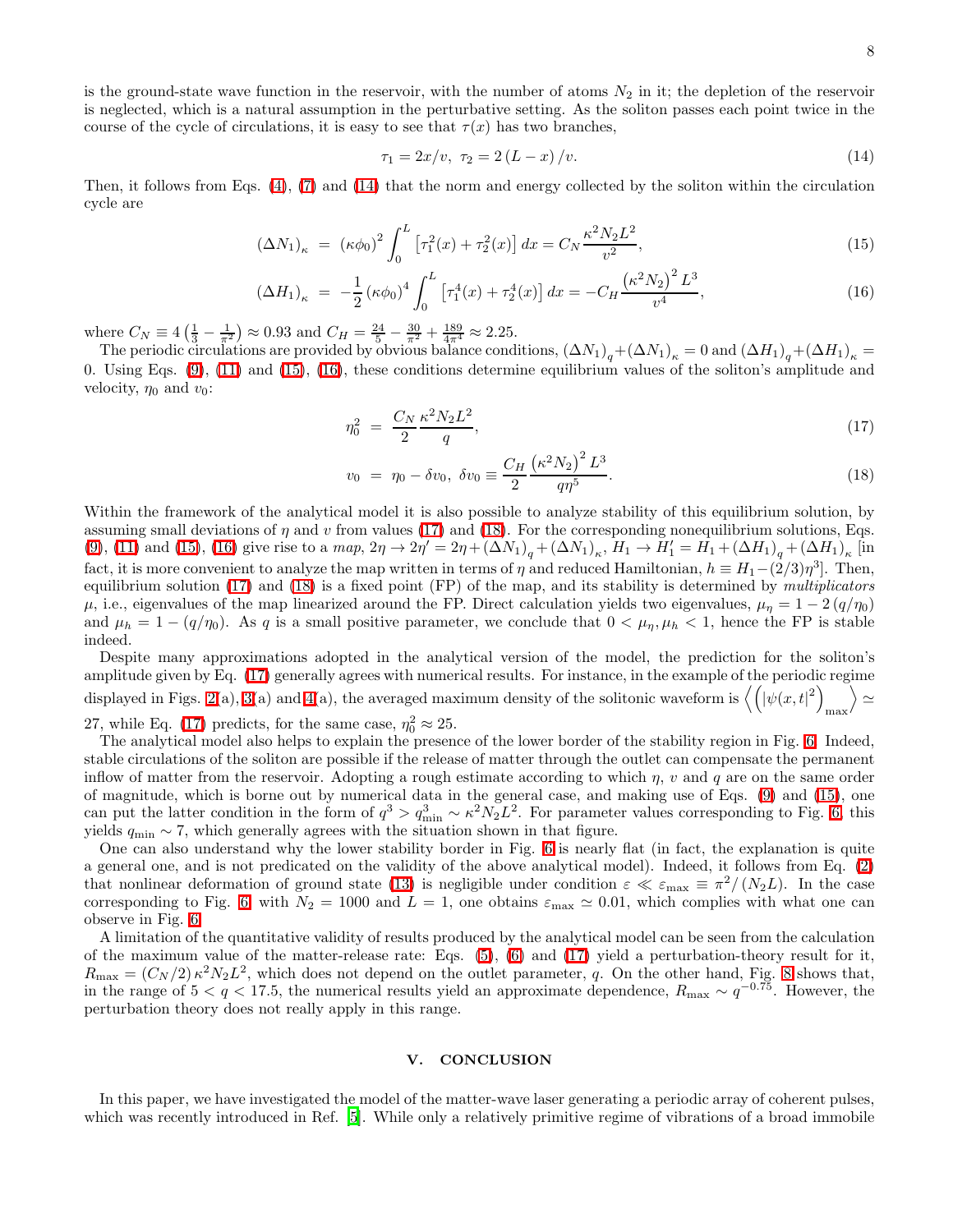lump in the cavity was found in the original consideration of the model, here we have demonstrated that exploration of a broader parameter region reveals stable lasing modes accounted for by periodic or quasi-periodic circulations of a narrow stable soliton in the cavity; the soliton periodically generates an outcoupling pulse, hitting the valve, and then gets replenished, absorbing matter pumped from the reservoir. The existence of the stable circulation regime, and some features of the numerically found stability regions were explained in the framework of a simplified analytical model, that treated the intra-cavity soliton as a quasi-particle, and predicted the stable regime by means of balance conditions for the number of atoms and energy in the cavity.

Getting back from the Gross-Pitaevskii equations in the normalized form of Eqs. [\(1\)](#page-0-0), [\(2\)](#page-0-0) to physical units, and making use of typical values of physical parameters for the  ${}^{7}$ Li condensate, it is easy to conclude that the circulation regime found in this work easily provides for the generation of regular pulses built of  $\mathcal{N} = 10^3 - 10^4$  atoms each (the vibrational lasing mode investigated in Ref. [\[5\]](#page-9-0) gave rise to N smaller by a factor of  $\sim$  100). With the scaled value of the initial norm,  $N_2^{(0)} = 1000$ , employed in the examples, the laser would generate  $\sim 100$  pulses before the reservoir depletion will becomes tangible. However, the latter number may be readily made indefinitely large, as indefinite increase of  $N_2^{(0)}$  does not affect the stability of the circulation regime.

Undoing the rescaling which cast the Gross-Pitaevskii equation in the normalized form of Eq. [\(1\)](#page-0-0), it is easy to see that, for an experimentally relevant value of the cavity length,  $L = 100 \ \mu m$ , the time unit in the normalized equation corresponds to physical time  $t_0 = mL^2/\hbar \approx 1$  s (recall m is the atomic mass, i.e.,  $m \approx 1.2 \times 10^{-26}$  kg for <sup>7</sup>Li). Therefore, according to Fig. [8,](#page-6-0) a typical circulation period is  $\simeq 0.2$  s in physical units. Lastly, detailed consideration of numerical data shows that the typical value of the duty cycle characterizing the quality of the generated pulse array is  $\simeq 30\%$  (the quality of small-amplitude arrays found in Ref. [\[5\]](#page-9-0) was poorer, with the duty cycle  $\sim 50\%$ , i.e., the pulses were more overlapped than in the circulation regime).

The realization of the proposed matter-wave soliton laser by means of available experimental techniques seems to be quite feasible. It may also be possible to consider another variant of the proposed matter-wave soliton laser, with outlets at both edges at the cavity. The so modified system may generate a double stream of matter-wave solitons, which, however, needs separate consideration.

#### Acknowledgement

The work of B.A.M. was supported, in a part, by the Israel Science Foundation through the Center-of-Excellence grant No. 8006/03.